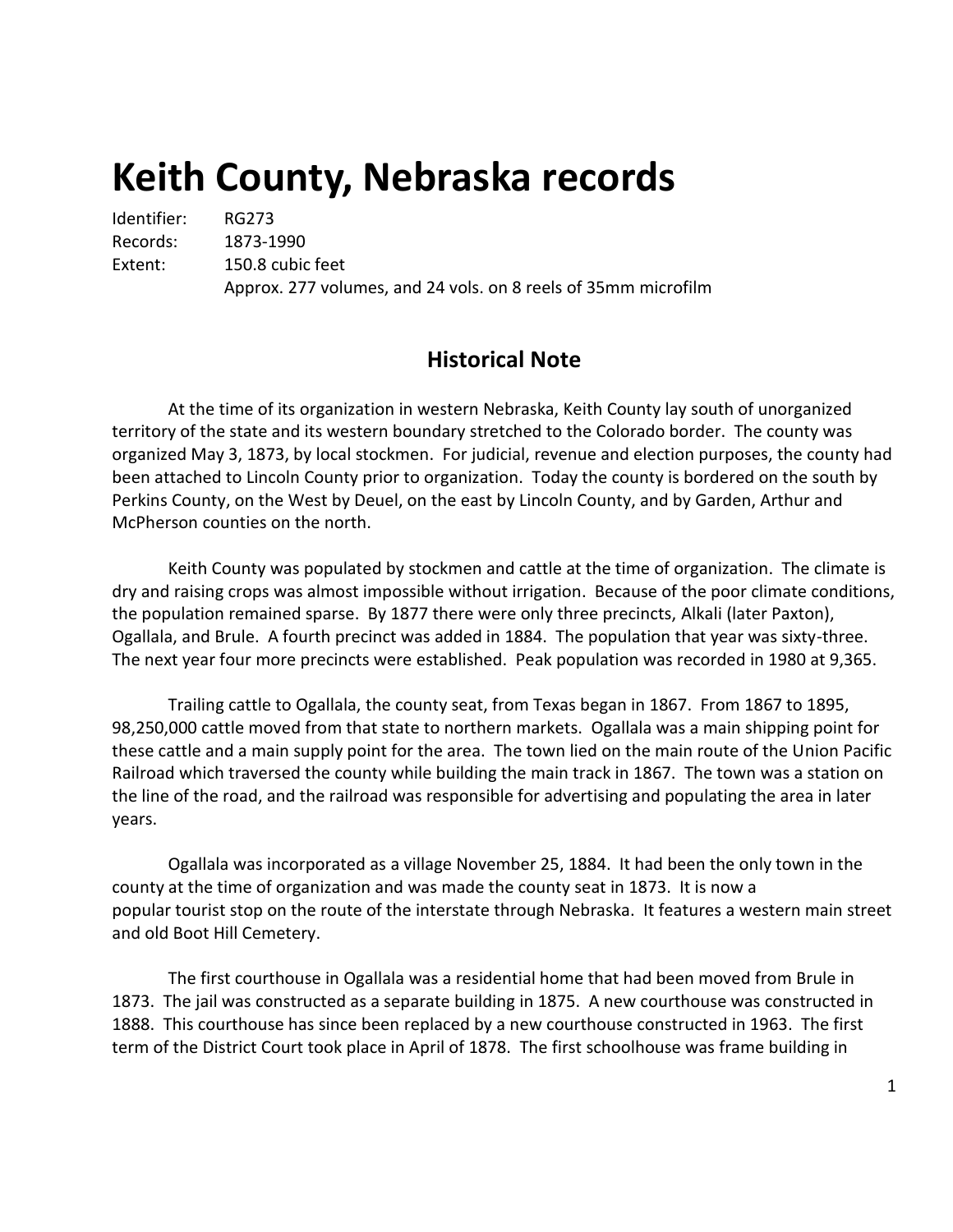Ogallala. In 18i87 a four-room brick structure was erected. A new school was built in 1910.

The county was named in honor of Morrill Case Keith, a prominent cattle man and capitalist of North Platte until he died in 1899. Mr. Keith was the grandfather of later governor Keith Neville, who served in that office, 1917-1919.

Lake McConaughy, a popular resort in Nebraska is located in the area. It was created by the construction of Kingsley Dam in the 1930s.

# **Scope and Content Note**

This record group consists of the records of Keith County, Nebraska arranged in the following subgroups and series based on creating entity and type of record:

| Subgroup One       |  |
|--------------------|--|
| Series One         |  |
| Subgroup Two       |  |
| Series One         |  |
| Series Two         |  |
| Series Three       |  |
| Series Four        |  |
| <b>Series Five</b> |  |
| Series Six         |  |
| Series Seven       |  |
| Subgroup Three     |  |
| Series One         |  |
| Series One         |  |
| Subgroup Four      |  |
| Series One         |  |
| Series Two         |  |
| Series Two         |  |
| Series Three       |  |
| Series Four        |  |
| <b>Series Five</b> |  |
| Series Six         |  |
| Subgroup Five      |  |
| Series One         |  |
| Series Two         |  |
| Series Three       |  |
| Series Four        |  |
| <b>Series Five</b> |  |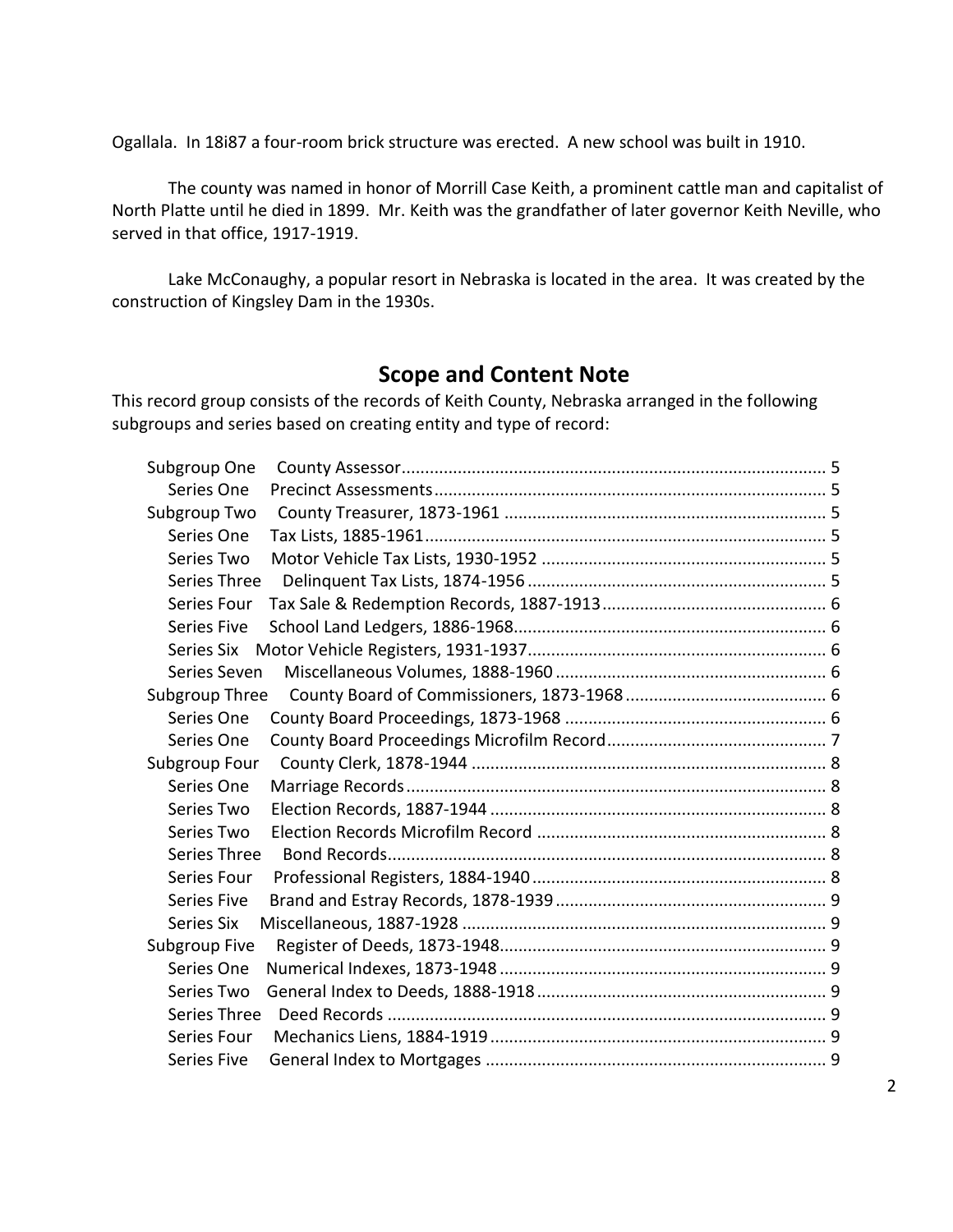| Series Six                                                        |  |
|-------------------------------------------------------------------|--|
| Series Seven                                                      |  |
| Series Eight                                                      |  |
| Subgroup Six                                                      |  |
| Series One Delayed Birth Registration Docket Books, 1941-1985  10 |  |
| Subgroup Seven                                                    |  |
| Series One                                                        |  |
| Series One                                                        |  |
| Series Two                                                        |  |
| Series Two                                                        |  |
| Series Three                                                      |  |
| Series Four                                                       |  |
| Series Five                                                       |  |
| Series Six                                                        |  |
| Series Seven                                                      |  |
| Series Eight                                                      |  |
| Series Nine                                                       |  |
| Series Ten                                                        |  |
| Subgroup Eight                                                    |  |
| <b>Subgroup Nine</b>                                              |  |
| Series One                                                        |  |
| Series One                                                        |  |

The early records for personal and real estate assessments in Keith County remain at the county courthouse. The archives has accessioned five year samples of personal assessment schedules, 1975, 1980, 1985, and 1990.

Records of Subgroup Two, County Treasurer, include the personal and real estate tax lists, 1873-1961. Also included are motor vehicle tax lists; motor vehicle registrations, 1931-1937; delinquent tax lists, 1874-1956; tax sale books, 1886-1912; and school land ledgers, 1886-1968.

Subgroup Three, County Board of Commissioners, exists on 35mm microfilm shelved in the reference room. Microfilm contains the minutes of the County Board, 1873-1968. The minute volumes were loaned to the Historical Society in 1976 for filming.

The records of the county clerk are arranged in the following series: 1) Marriage Records (no records); 2) Election Records, 1887-1944; 3) Bond Records (no records); 4) Professional Registers, 1884-1940; 5) Brand and Estray Records, 1878-1939; and 6) Miscellaneous, 1887-1928. The election records of series two exist on microfilm which is shelved in the reference room under RG273 and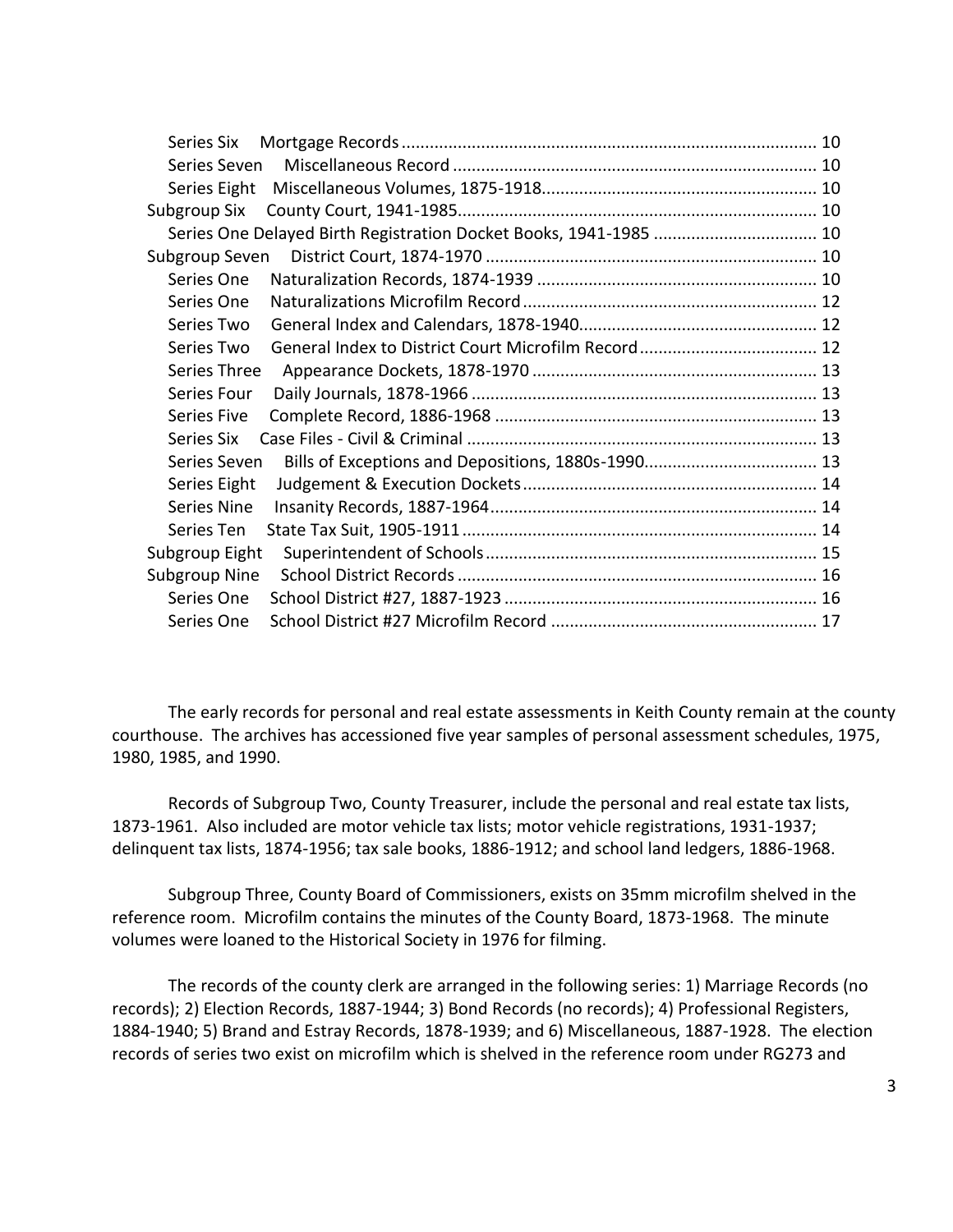includes the volumes of abstracts of votes cast in county elections, 1887-1944. The professional registers include registers for physician and dentist licenses.

The records of the Register of Deeds office, Subgroup Five, include numerical indexes of rural lands and town lots, 1873-1948, and miscellaneous volumes of this office.

Subgroup Six, County Court, consists of 3 volumes of Delayed Birth Registration Dockets

Subgroup Seven, District Court, is divided into the following series: 1) Naturalization Records, 1874-1929; 2) General Index and Calendars, 1878-1940; 3) Appearance Dockets, 1878-1970; 4) Daily Journal, 1878-1966; 5) Complete Record, 1886-1968; 6) Case Files (no records); 7) Bills of Exception and Depositions, 1968-1990; 8) Judgement & Execution Dockets (no records); 9) Insanity Records, 1887-1964; and, 10) State Tax Suit, 1906.

The naturalization records of series one were accessioned with other county records in 1976 and microfilmed by the Historical Society in 1980. These records are contained on one reel of 35mm microfilm. Final certificates of naturalization, 1908-1939, were accessioned by the archives in 1993 and are not microfilmed with the other naturalization records.

The remaining records of the District Court have not as yet been enumerated and sorted. No volume by volume inventory is available at this time. Reference to dates should be as accurate as possible to retrieve the desired records. Patrons are referred to the General Index on microfilm under RG273. Also, the appearance dockets are very much chronological and arranged by case number. Early appearance dockets include criminal cases. The bills of exception and depositions, 1968-1990, accessioned in 1993 are listed in Appendix A.

The Insanity Records of Series Nine are restricted from public reference in compliance with Nebraska Revised Statute 71-961. Permission must be obtained from the courts or the Board of Insanity of the county. Access will not be granted without proper written authorization.

No records have been accessioned from the Keith County Superintendent of Schools. This includes the school census of the county.

One series is included in Subgroup Nine, School District Records. This is the records of School District #27 on one reel of microfilm and shelved under RG273. These are the record volumes of the director of that school district, 1888-1922.

The bulk of the records of Keith County were accessioned in 1975 and 1976. Additional records from the district court were added in 1993.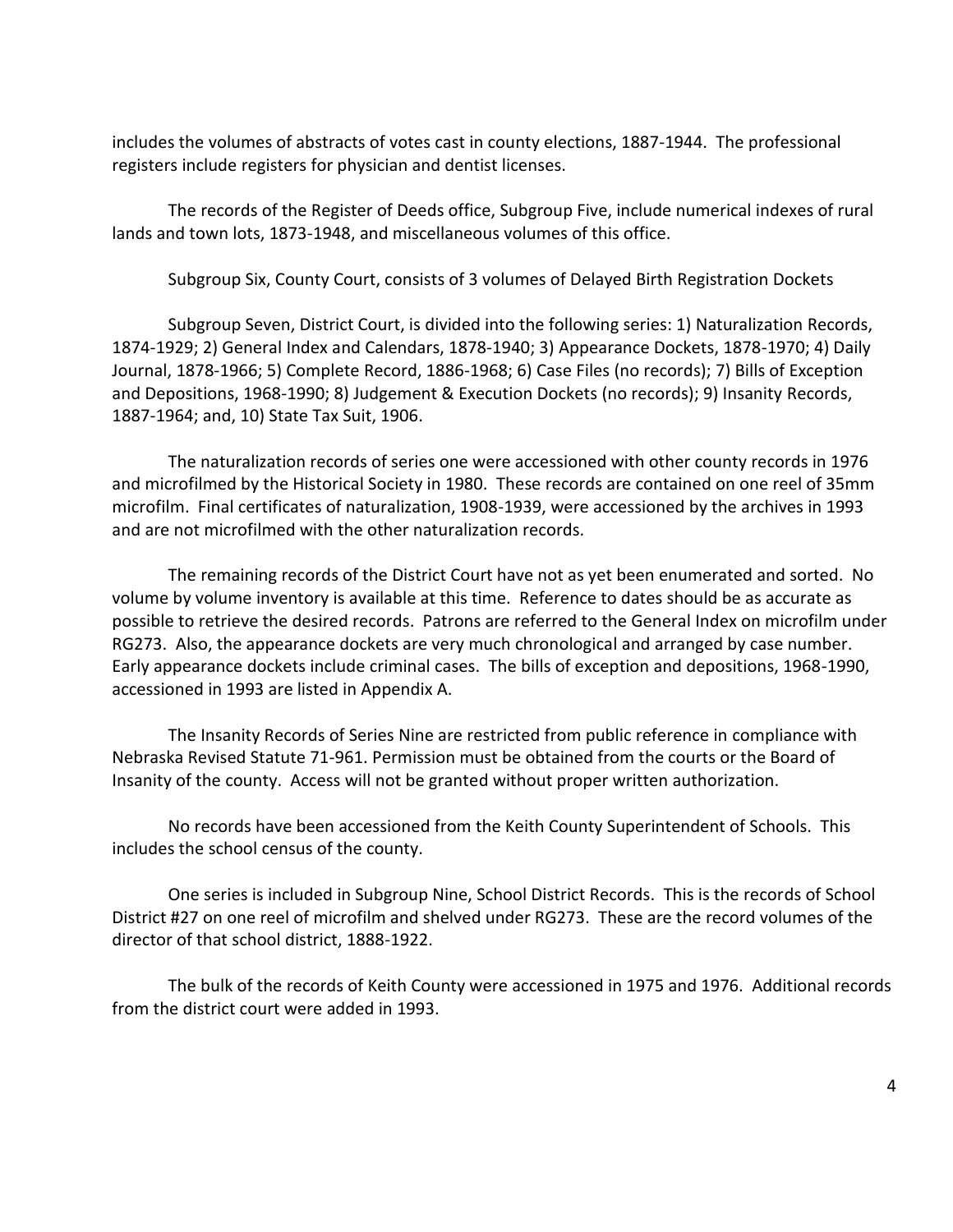# **Description**

# <span id="page-4-1"></span><span id="page-4-0"></span>**Subgroup One County Assessor**

**Series One Precinct Assessments** The precinct assessments for the county remain at the Keith County Courthouse.

## <span id="page-4-3"></span><span id="page-4-2"></span>**Subgroup Two County Treasurer, 1873-1961**

#### **Series One Tax Lists, 1885-1961**

| $V.1 - 17$  | Real Estate & Personal, 1885-1901 |
|-------------|-----------------------------------|
| V.18        | Real Estate - Ogallala, 1902      |
| V.19        | Real Estate - Lands, 1902         |
| $V.20-31$   | Real Estate & Personal, 1903-1914 |
| $V.32 - 42$ | Personal, 1915-1925               |
| $V.43-53$   | Real Estate, 1915-1925            |
| $V.54-63$   | Personal, 1926-1935               |
| $V.64-73$   | Real Estate, 1926-1935            |
| $V.74-83$   | Personal, 1936-1945               |
| $V.84-93$   | Real Estate, 1936-1945            |
| $V.94-103$  | Personal, 1946-1955               |
| $V.104-113$ | Real Estate, 1946-1955            |
| $V.114-119$ | Personal, 1956-1961               |
| $V.120-125$ | Real Estate, 1956-1961            |

<span id="page-4-4"></span>**Series Two Motor Vehicle Tax Lists, 1930-1952**

| V.01      | Treasurer's Automobile Cash Book, 1930-1936 |
|-----------|---------------------------------------------|
|           | Delinguent MV Tax List, 1936-1952           |
|           | (loose in volume)                           |
| $V.02-19$ | Motor Vehicle Tax Lists, 1935-1952          |
|           | (one volume per year)                       |

## <span id="page-4-5"></span>**Series Three Delinquent Tax Lists, 1874-1956**

| V.01 | Delinguent Tax List          |
|------|------------------------------|
|      | Precinct RE, 1885-1906       |
| V.02 | Real Estate-Lands, 1924-1956 |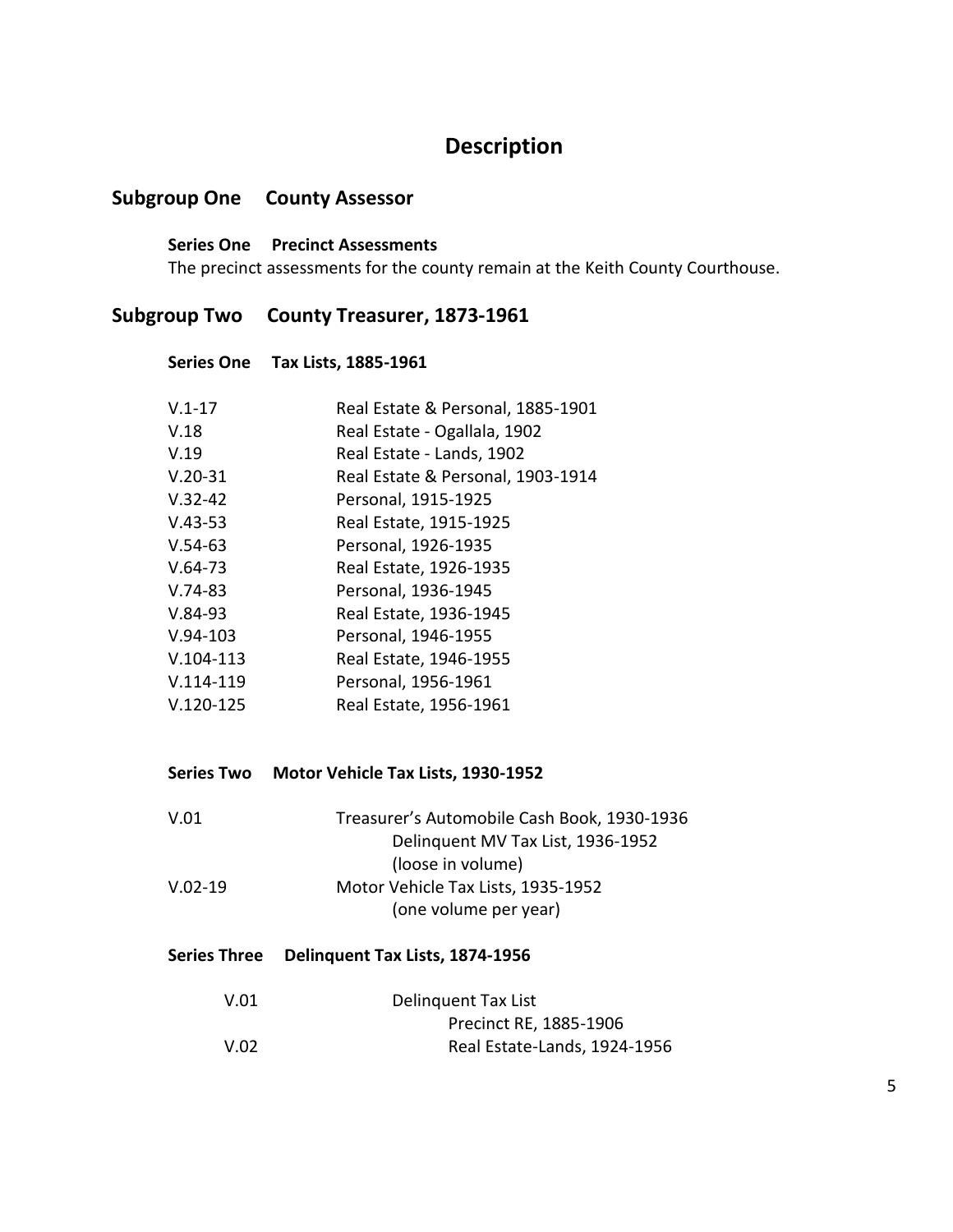| V.03 | Delinquent Personal Tax List, 1904-1930 |
|------|-----------------------------------------|
|      | (used for 1936-1941)                    |
| V.04 | Delinguent Real Estate, 1927-1956       |
| V.05 | Delinquent Personal, 1910-1941          |
|      | (used for 1925-1941)                    |

## <span id="page-5-0"></span>**Series Four Tax Sale & Redemption Records, 1887-1913**

V.01 Tax Sale Record, 1887-1913

#### <span id="page-5-1"></span>**Series Five School Land Ledgers, 1886-1968**

| V.01 | School Land Ledger, 1886-1906     |
|------|-----------------------------------|
| V.02 | School Land Leases #2, 1886-?     |
| V.03 | School Land Leases #3, $? - 1968$ |

#### <span id="page-5-2"></span>**Series Six Motor Vehicle Registers, 1931-1937**

| V.01 | Motor Vehicle Numerical Index, 1931-1935 |
|------|------------------------------------------|
|------|------------------------------------------|

V.02 Motor Vehicle Register, 1935-1937

| V.01 | Treasurer's Account Ledger TA', 1888-1889 |
|------|-------------------------------------------|

<span id="page-5-3"></span>**Series Seven Miscellaneous Volumes, 1888-1960**

|           | Treasurer strictourit Ecuper III, 1000 1005 |
|-----------|---------------------------------------------|
| V.02      | Treasurer's Account Ledger YB', 1889-1907   |
| V.03      | Audited Accounts, 1917-1932                 |
| $V.04-05$ | Distress Warrants, 1870's -1941             |
|           | $(v.4, address lists, pp. 1-80)$            |
| V.04      | Road District Journal, 1945-1960            |

# <span id="page-5-4"></span>**Subgroup Three County Board of Commissioners, 1873-1968**

## <span id="page-5-5"></span>**Series One County Board Proceedings, 1873-1968**

Access note: The following volumes have been microfilmed. See [here](#page-6-1) for an inventory of the microfilm reels.

| V.01 | County Board Minutes, Vol. A  |
|------|-------------------------------|
|      | June 9, 1873 - Dec. 11, 1889  |
| V.02 | County Board Minutes, Vol. B  |
|      | Dec. 17, 1889 - Dec. 11, 1903 |
| V.03 | County Board Minutes, Vol. C  |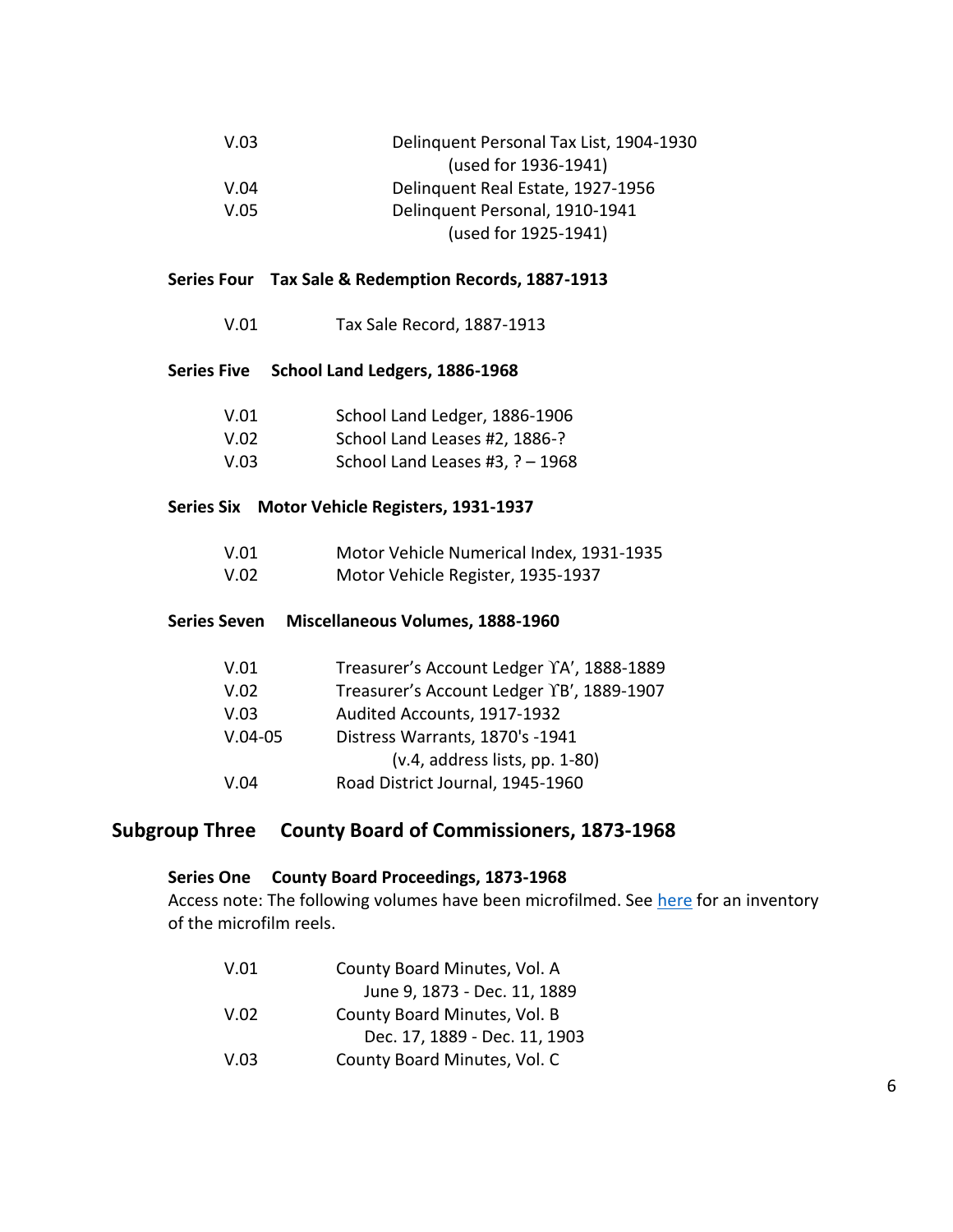<span id="page-6-1"></span>

| Jan. 5, 1904 - Jan. 10, 1913 |
|------------------------------|
| County Board Minutes, Vol. D |
| Nov. 30, 1926 - Oct. 1, 1937 |
| County Board Minutes, Vol. E |
| Nov. 30, 1926 - Oct. 1, 1937 |
| County Board Minutes, Vol. F |
| Oct. 5, 1937 - Dec. 26, 1947 |
| County Board Minutes, Vol. G |
| Jan. 2, 1948 - Dec. 29, 1958 |
| County Board Minutes, Vol. H |
| Jan. 2, 1959 - Apr. 19, 1968 |
|                              |

<span id="page-6-0"></span>**Series One County Board Proceedings Microfilm Record** Identifier: Project number MP3063

| Roll #1<br>1096 pp.<br>548 shots<br>#16,464 | County Board Proceedings, Vol. A<br>p.1 - June 8, 1873<br>thru<br>County Board Proceedings, Vol. B<br>p.527 - January 28, 1902                           |
|---------------------------------------------|----------------------------------------------------------------------------------------------------------------------------------------------------------|
| Roll #2<br>1498 pp.<br>749 shots<br>#16,465 | County Board Proceedings, Vol. B (cont)<br>p.528 - January 28, 1902 (cont)<br>thru<br>County Board Proceedings, Vol. D<br>(complete) - November 23, 1926 |
|                                             | NOTE: Vol. D, pp.118A & B follow p.318 on reel                                                                                                           |
| Roll #3<br>1478 pp.<br>739 shots<br>#16,466 | County Board Proceedings, Vol. E<br>p.1 - November 30, 1926<br>thru<br>County Board Proceedings, Vol. F<br>(complete) - December 26, 1947                |
| Roll #4<br>1450 pp.<br>723 shots<br>#16,467 | County Board Proceedings, Vol. G<br>p.1 - January 2, 1948<br>thru<br>County Board Proceedings, Vol. H<br>(complete) - April 19, 1968                     |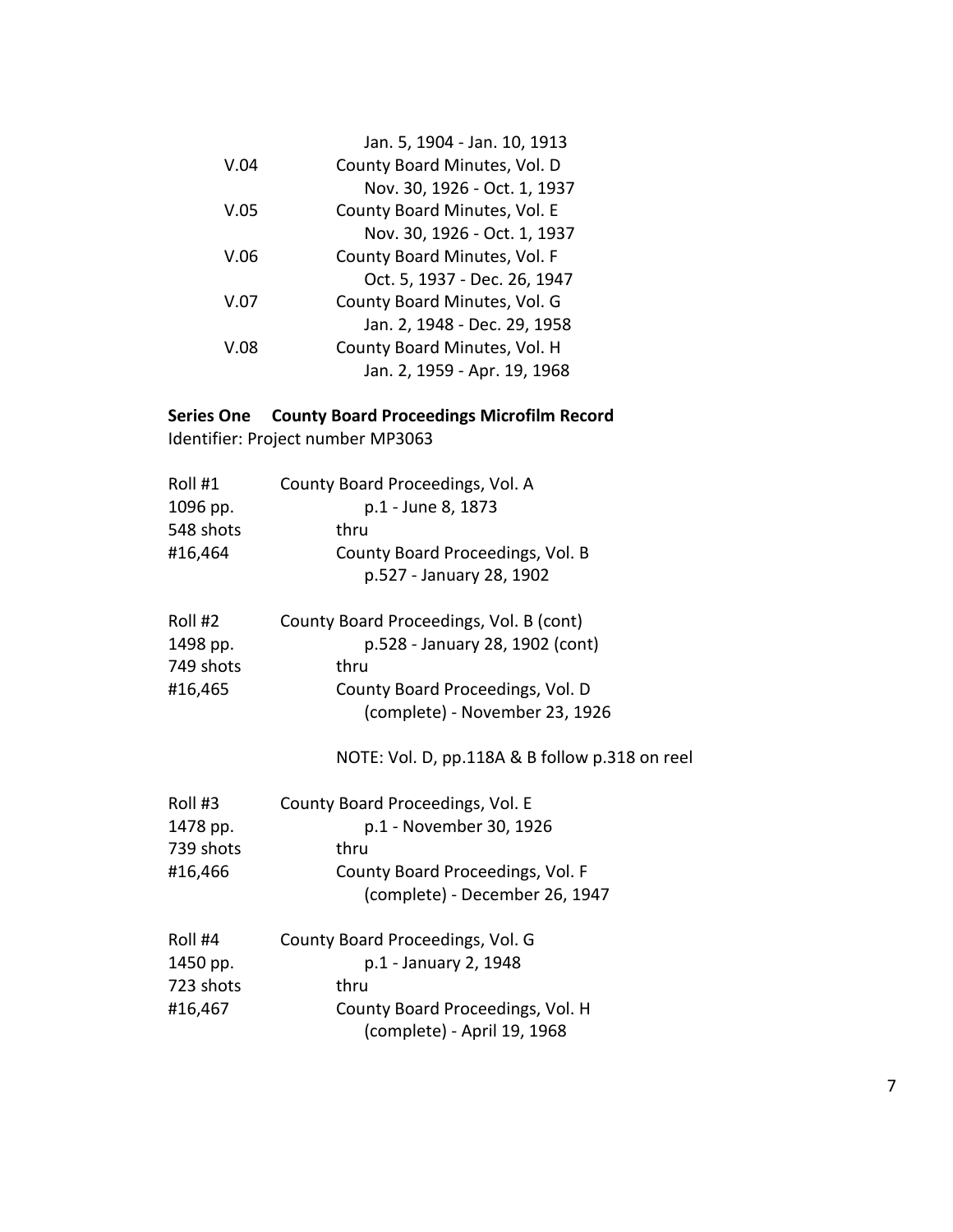CORRECTION: Vol. H, pp. 639 thru 642 are filmed out of order. Watch page numbers

# <span id="page-7-1"></span><span id="page-7-0"></span>**Subgroup Four County Clerk, 1878-1944**

**Series One Marriage Records**

The marriage records of Keith County remain at the county courthouse.

## <span id="page-7-2"></span>**Series Two Election Records, 1887-1944**

Access note: The following volumes have been microfilmed. See [here](#page-7-6) for an inventory of the microfilm reels.

(complete) - November 7, 1944

| V.A | <b>Abstracts of Votes Cast</b>      |
|-----|-------------------------------------|
|     | November 8, 1887 - November 4, 1919 |
| V.B | Abstracts of Votes Cast             |
|     | April 20, 1920 - November 17, 1944  |

## <span id="page-7-6"></span><span id="page-7-3"></span>**Series Two Election Records Microfilm Record**

Identifier: Project number MP3063

| Roll #4   | Abstracts of Votes Cast, Vol. A |
|-----------|---------------------------------|
| (part)    | p.1 - November 8, 1887          |
| 118 pp.   | thru                            |
| 61 shots  | Abstracts of Votes Cast, Vol. A |
| #16,467   | p.59 - June 17, 1895            |
| Roll #5   | Abstracts of Votes Cast, Vol. A |
| 882 pp.   | p.60 - November 5, 1895         |
| 441 shots | thru                            |
| #16,468   | Abstracts of Votes Cast, Vol. B |

#### <span id="page-7-4"></span>**Series Three Bond Records**

Officials Bonds and County Bond Records remain at the county courthouse.

#### <span id="page-7-5"></span>**Series Four Professional Registers, 1884-1940**

| V.01 | Physician's Register A, 1884-1891 |
|------|-----------------------------------|
| V.02 | Physician's Register B, 1891-1914 |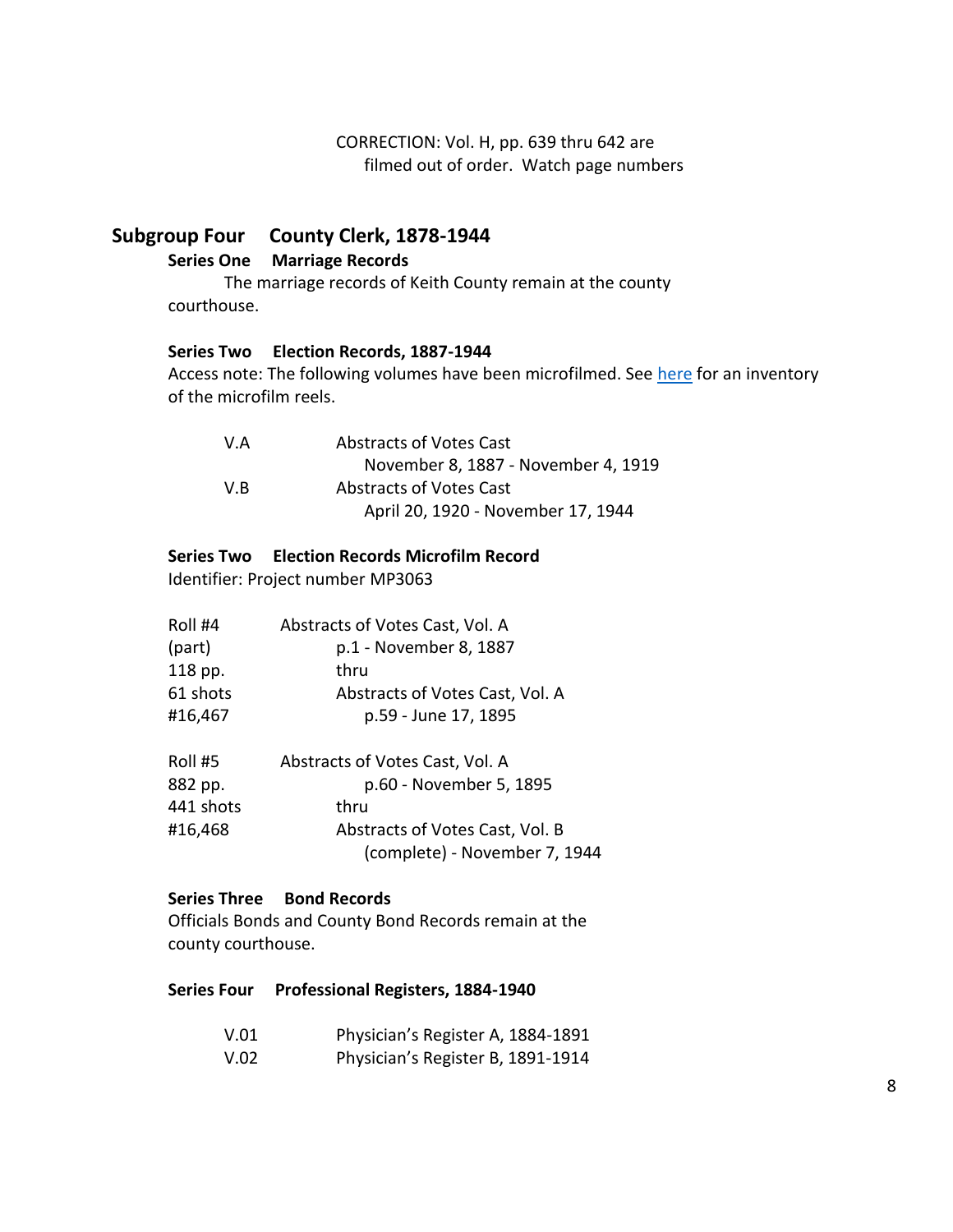| V.03 | Medical Register, 1916-1940 |
|------|-----------------------------|
| V.04 | Dental Register, 1906-1915  |

#### <span id="page-8-0"></span>**Series Five Brand and Estray Records, 1878-1939**

| V.01 | Mark & Brands for Stock Vol. A, 1878-1899 |
|------|-------------------------------------------|
| V.02 | Estray Record A, 1885-1911, 1939          |

#### <span id="page-8-1"></span>**Series Six Miscellaneous, 1887-1928**

| V.01 | Index to Contracts & Leases Vol. A, 1887-1903 |
|------|-----------------------------------------------|
| V.02 | Irrigation Record, 1895, 1912                 |
| V.03 | Farm Home & Ranch Names, 1912-1928            |

V.04 Chattel Mortgages, 1892

# <span id="page-8-3"></span><span id="page-8-2"></span>**Subgroup Five Register of Deeds, 1873-1948**

## **Series One Numerical Indexes, 1873-1948**

| V.01      | Numerical Index - Lots  | <b>Brule</b>     |
|-----------|-------------------------|------------------|
| V.02      | Numerical Index - Lots  | Brule & Keystone |
| $V.03-04$ | Numerical Index - Lots  | Ogallala         |
| $V.05-16$ | Numerical Index - Lands |                  |
|           | Townships 9 thru 16     |                  |

#### <span id="page-8-4"></span>**Series Two General Index to Deeds, 1888-1918**

V.01 Registration of Deeds V.A, 1888-1918

## <span id="page-8-5"></span>**Series Three Deed Records**

The Deed Records of the county remain at the county courthouse.

#### <span id="page-8-6"></span>**Series Four Mechanics Liens, 1884-1919**

V.01 Mechanics Liens Vol. A, 1884-1919

#### <span id="page-8-7"></span>**Series Five General Index to Mortgages**

The General Index to Mortgages remain at the county courthouse.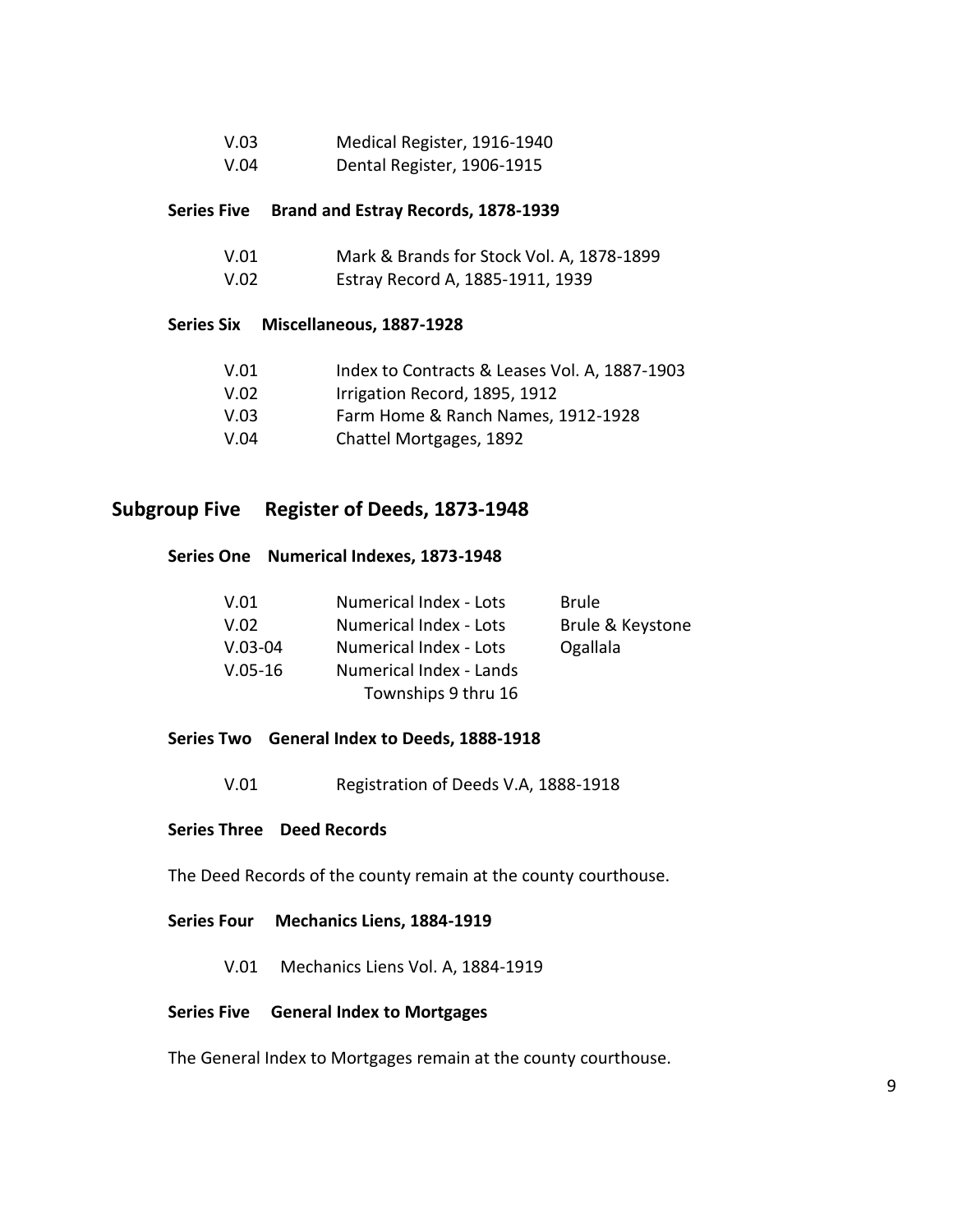#### <span id="page-9-0"></span>**Series Six Mortgage Records**

The Mortgage Records remain at the county courthouse.

## <span id="page-9-1"></span>**Series Seven Miscellaneous Record**

The Miscellaneous Record & indexes remain at the county courthouse.

#### <span id="page-9-2"></span>**Series Eight Miscellaneous Volumes, 1875-1918**

| V.01      | Transfer Book, B & M RR, 1875-1885      |
|-----------|-----------------------------------------|
| $V.02-03$ | Mortgage Indebtedness Record, 1891-1918 |

# <span id="page-9-3"></span>**Subgroup Six County Court, 1941-1985**

#### <span id="page-9-4"></span>**Series One Delayed Birth Registration Docket Books, 1941-1985**

Vol. 1—Issued March 1941 thru June 1944

Vol. 2-Issued July 1944 thru July 1959

Vol. 3-Issued Aug. 1959 thru June 1985

## <span id="page-9-5"></span>**Subgroup Seven District Court, 1874-1970**

## <span id="page-9-6"></span>**Series One Naturalization Records, 1874-1939**

Access note: The following volumes have been microfilmed. See [here](#page-11-3) for an inventory of the microfilm reels.

| V.A  | Index to Naturalizations, 1874-1929    |
|------|----------------------------------------|
|      | in alphabetical order.                 |
| V.01 | Naturalization Record, V.1 (1874-1903) |
|      | pp.1-39, Declarations of Intention     |
|      | October 1, 1874 - April 15, 1903       |
|      | pp.213-411, Final Papers               |
|      | April 13, 1887 - April 20, 1892        |
|      | NOTE: p.410, naturalization record     |
|      | September 29, 1884                     |
|      | back cover - copy of final papers      |
|      | Henry Stamm, Livingston County,        |
|      |                                        |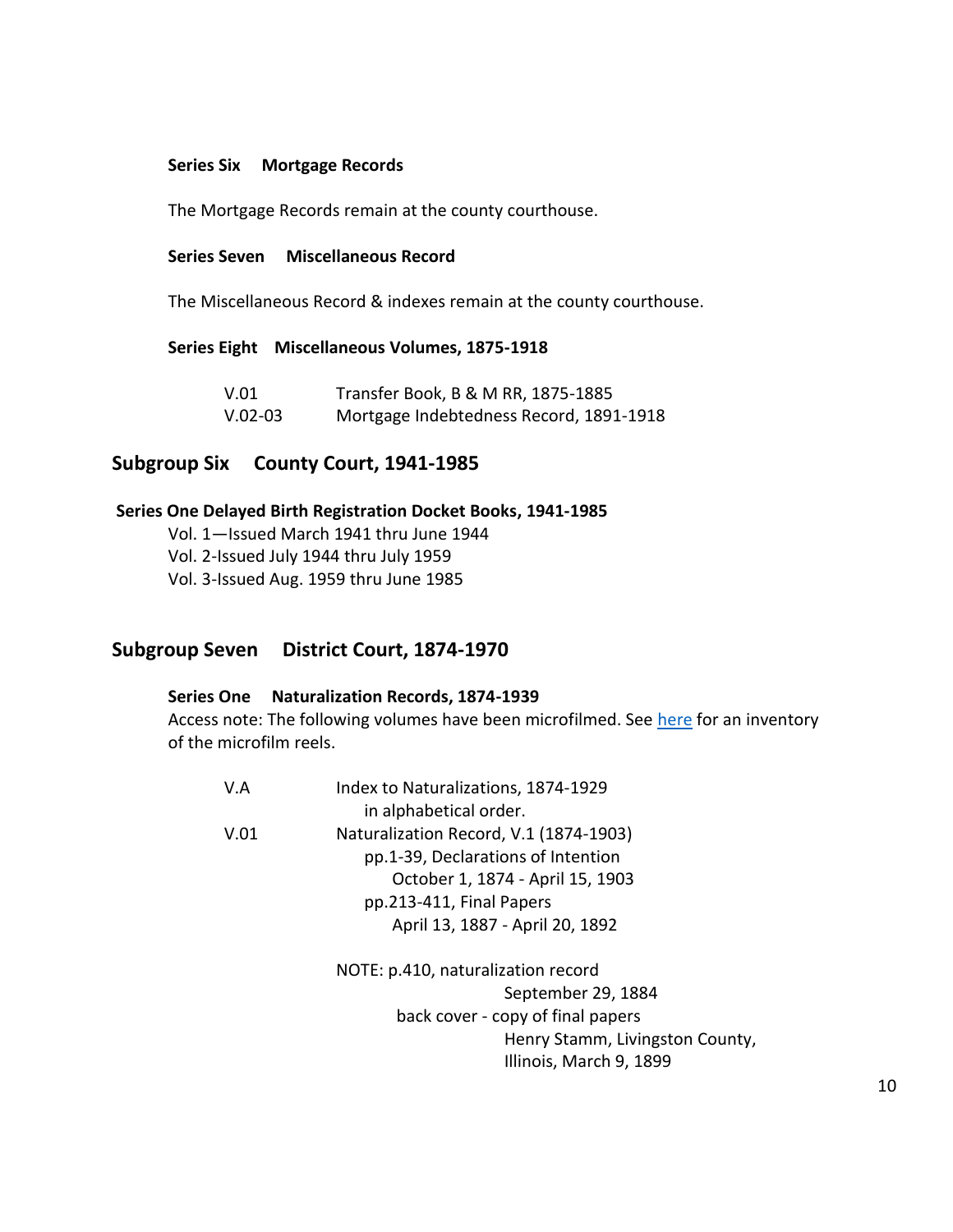NOTE: pp.39-212 are blank

| V.02       | Naturalization Record, 1903-1906<br>pp.1-12, Declarations of Intention<br>October 21, 1903 - June 11, 1906                                                                                                                                                          |
|------------|---------------------------------------------------------------------------------------------------------------------------------------------------------------------------------------------------------------------------------------------------------------------|
| V.02       | Naturalization Record, V.2 (1894-1906)<br>pp.230-235, Final Papers<br>August 4, 1894 - June 1, 1906                                                                                                                                                                 |
|            | NOTE: pp.13-229 are blank                                                                                                                                                                                                                                           |
| V.03       | Petition & Record, V.3<br>#1 (Nov. 6. 1907) - #50 (Aug. 6, 1920)                                                                                                                                                                                                    |
| V.04       | Petition & Record, V.4<br>#52 (Sept 20, 1920) - #101 (Mar. 22, 1929)                                                                                                                                                                                                |
| V.05       | Declarations of Intention, V.5<br>#1 (Feb. 27, 1907) - #100 (June 1, 1922)                                                                                                                                                                                          |
| V.06       | Declarations of Intention, V.6<br>#101 (July 5, 1922) - #136 (Dec. 1, 1928)                                                                                                                                                                                         |
| $V.01-05$  | Certificates of Naturalization, 1908-1939                                                                                                                                                                                                                           |
| Miscellany |                                                                                                                                                                                                                                                                     |
| Item #1    | Rules Governing issuing of passports in U.S.<br>issued 1929                                                                                                                                                                                                         |
| Item #2    | Legal cases re naturalizations in U.S.<br>U.S. vs. Skow (Merrick Co., NE)<br>U.S. vs. Poulsen (Washington Co., NE)<br>U.S. vs. Johnson (Merrick Co., NE)<br>in re Patrick Joseph Manning (Calif)<br>U.S. vs. Bercu (Douglas County)<br>U.S. vs. Gulliksen (Wyoming) |
| Item #3    | General corres. from U.S. Bureau of<br>Naturalization, 1929                                                                                                                                                                                                         |
| Item #4    | Public Law #962, 70th Congress, 1929<br><b>Naturalization Law</b>                                                                                                                                                                                                   |
| Item #5    | Report of Actions taken on petitions, 1929                                                                                                                                                                                                                          |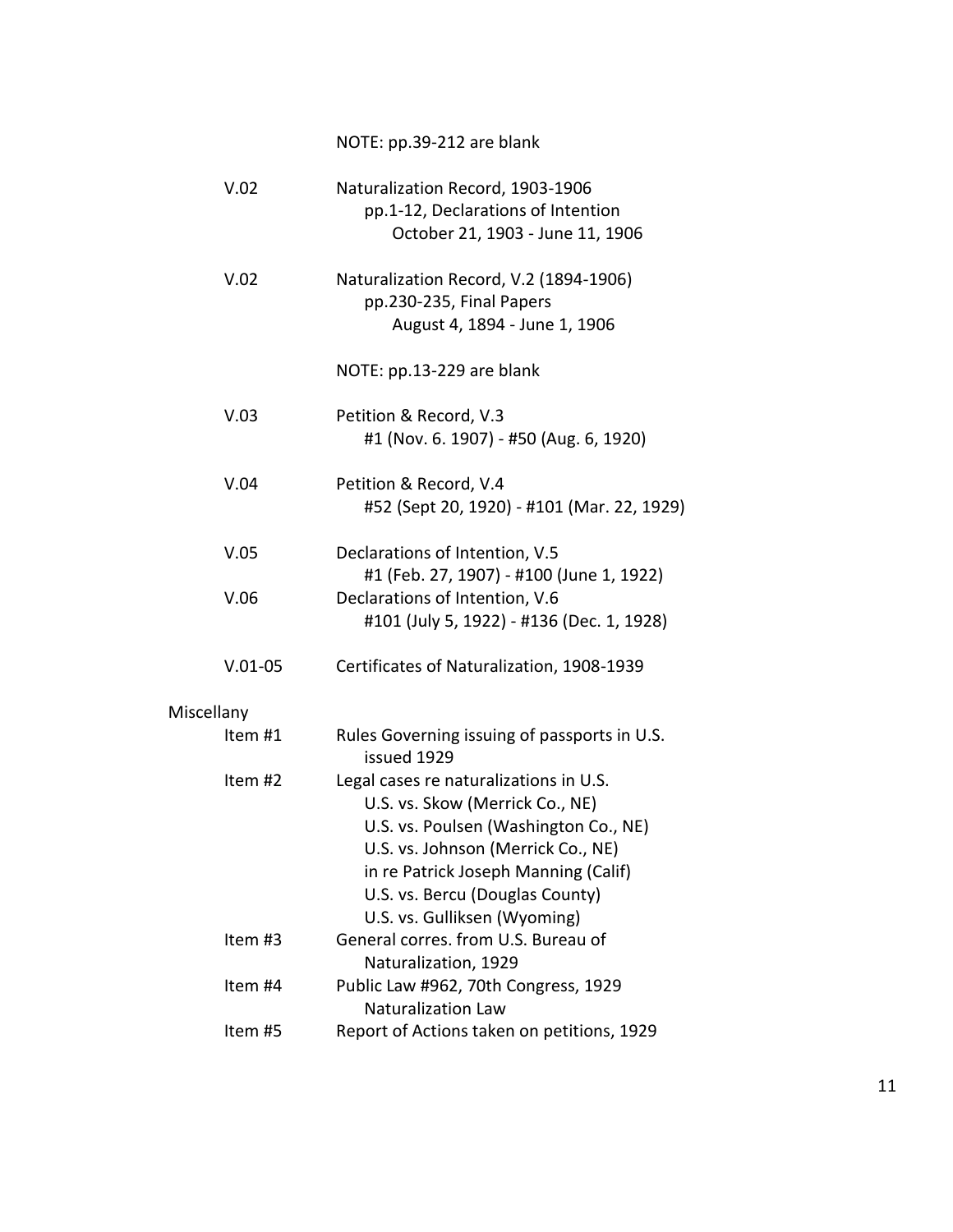#### <span id="page-11-3"></span><span id="page-11-0"></span>**Series One Naturalizations Microfilm Record**

Identifier: Project number MP3323

| Roll #1     | Declarations of Intention, V.1 (1874-1903)         |  |
|-------------|----------------------------------------------------|--|
| 1240 images | Oct. 1, 1874 (see p.4)                             |  |
| 620 frames  | thru                                               |  |
| #18,833     | Declarations of Intention, V.6 (1922-1928)         |  |
|             | #136 (December 1, 1928)                            |  |
|             | NOTE: Declarations of Intention, V.1               |  |
|             | is not arranged in strict chronological order      |  |
|             | NOTE: Reel ends with miscellaneous items 1-5, 1929 |  |
|             | <b>ORDER OF FILMING:</b>                           |  |
|             | Declarations V.1 begins at fr. #31                 |  |
|             | Final Papers, V.1 follows above record             |  |
|             | Declarations V.2 begins at fr. #184                |  |
|             | Final Papers, V.2 follows above record             |  |
|             | Petition & Record, V.3 begins at fr. #209          |  |
|             | Petition & Record, V.4 begins at fr. #343          |  |
|             | Declarations V.5 begins at fr. #480                |  |
|             | Declarations V.6 begins at fr. #548                |  |
|             | Miscellaneous begins at fr. #590                   |  |

## <span id="page-11-1"></span>**Series Two General Index and Calendars, 1878-1940**

Access note: The following volumes have been microfilmed. See [here](#page-11-3) for an inventory of the microfilm reels.

| V.01 | General Index, Vol. A (1873-1918)<br>Appearance Docket A, #1 (1878) thru<br>Appearance Docket F, p.279 (#1586)       |
|------|----------------------------------------------------------------------------------------------------------------------|
| V.02 | General Index, Vol. B (1918-c.1940)<br>Appearance Docket F, p.280 (#1587) thru<br>Appearance Docket K, p.230 (#3102) |

# <span id="page-11-2"></span>**Series Two General Index to District Court Microfilm Record** Identifier: Project number MP3399 (1981)

Roll #1 General Index to District Court, V.A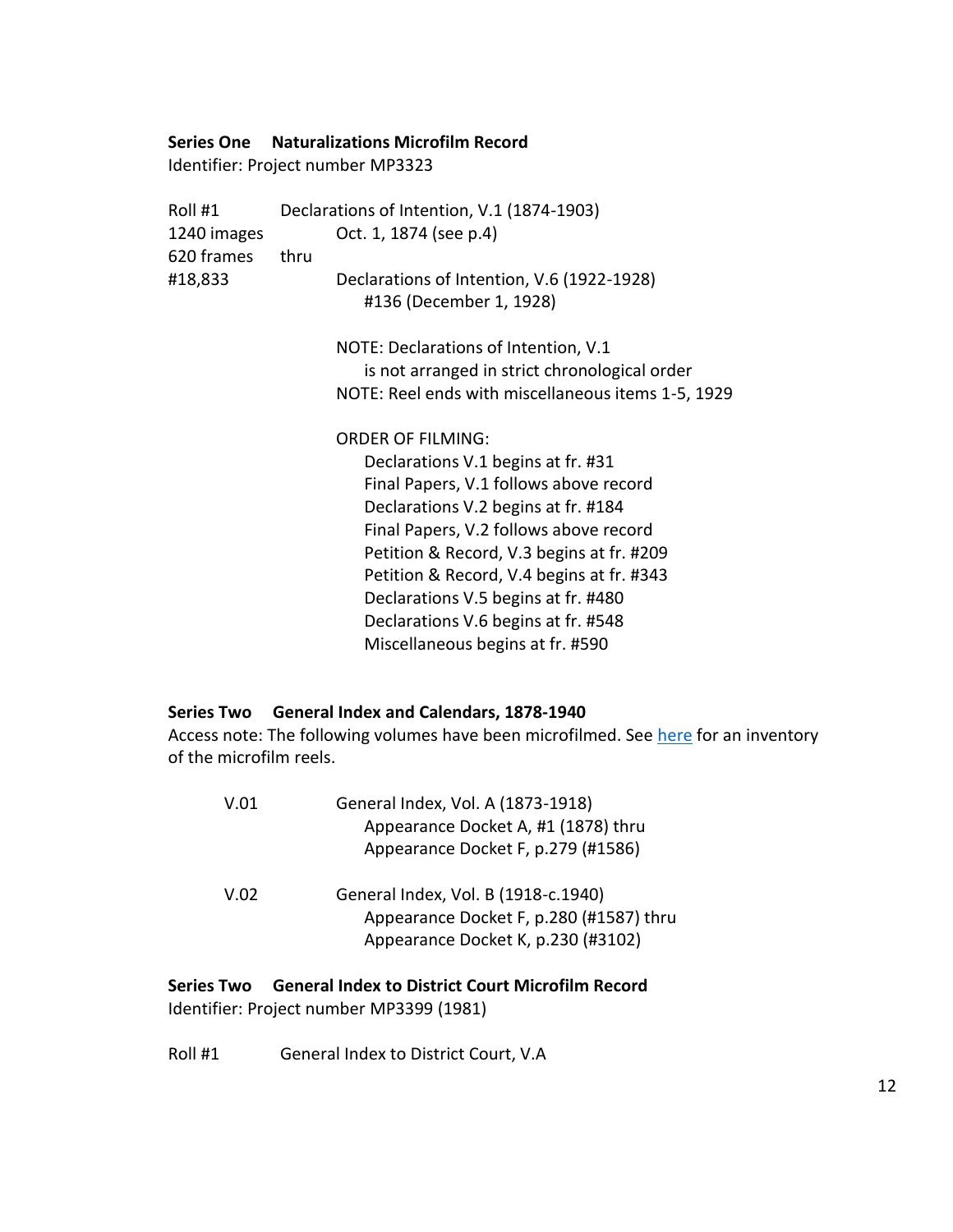<span id="page-12-0"></span>

| 374 pp.<br>378 frames<br>#19,402 | thru | YA' (1873-1918), #1 - #1586                                                        |
|----------------------------------|------|------------------------------------------------------------------------------------|
|                                  |      | General Index to District Court, V.B<br>YZ' (1918-1940), #1587 - #3102             |
|                                  |      | NOTE: Vols. A & B were unbound, interfiled and<br>filmed in straight A-Z sequence. |
| Vol. #1                          |      | Bar Docket A, 1887-1888                                                            |
| <b>Series Three</b>              |      | Appearance Dockets, 1878-1970                                                      |
| $V.A-Q$                          |      | Appearance Dockets, 1878-1970<br>(unprocessed)                                     |
|                                  |      | Series Four Daily Journals, 1878-1966                                              |
| $V.A-I$                          |      | Daily Journals, 1878-1966<br>(unprocessed)                                         |
| <b>Series Five</b>               |      | Complete Record, 1886-1968                                                         |
| $V.A-T$                          |      | Daily Journals, 1878-?                                                             |
| $V.1 - 3$                        |      | (unprocessed)<br>Daily Journals, ? - 1968                                          |

#### <span id="page-12-3"></span><span id="page-12-2"></span><span id="page-12-1"></span>**Series Six Case Files - Civil & Criminal**

The Archives has not accessioned civil or criminal case files from the District Court.

## <span id="page-12-4"></span>**Series Seven Bills of Exceptions and Depositions, 1880s-1990**

| $B.1 - 12$  | Bills of Exception & Depositions         |
|-------------|------------------------------------------|
|             | Cases in range of #70 (1880s) thru       |
|             | #8296 (1990)                             |
| <b>B.01</b> | Civil, Abts, thru Bateman, 1922-1990     |
| <b>B.02</b> | Civil, Batterman thru Busteed, 1888-1987 |
| <b>B.03</b> | Civil, Carlson thru Dyer, 1917-1990      |
| <b>B.04</b> | Civil, Ecker thru Feltz, 1916-1981       |

(unprocessed)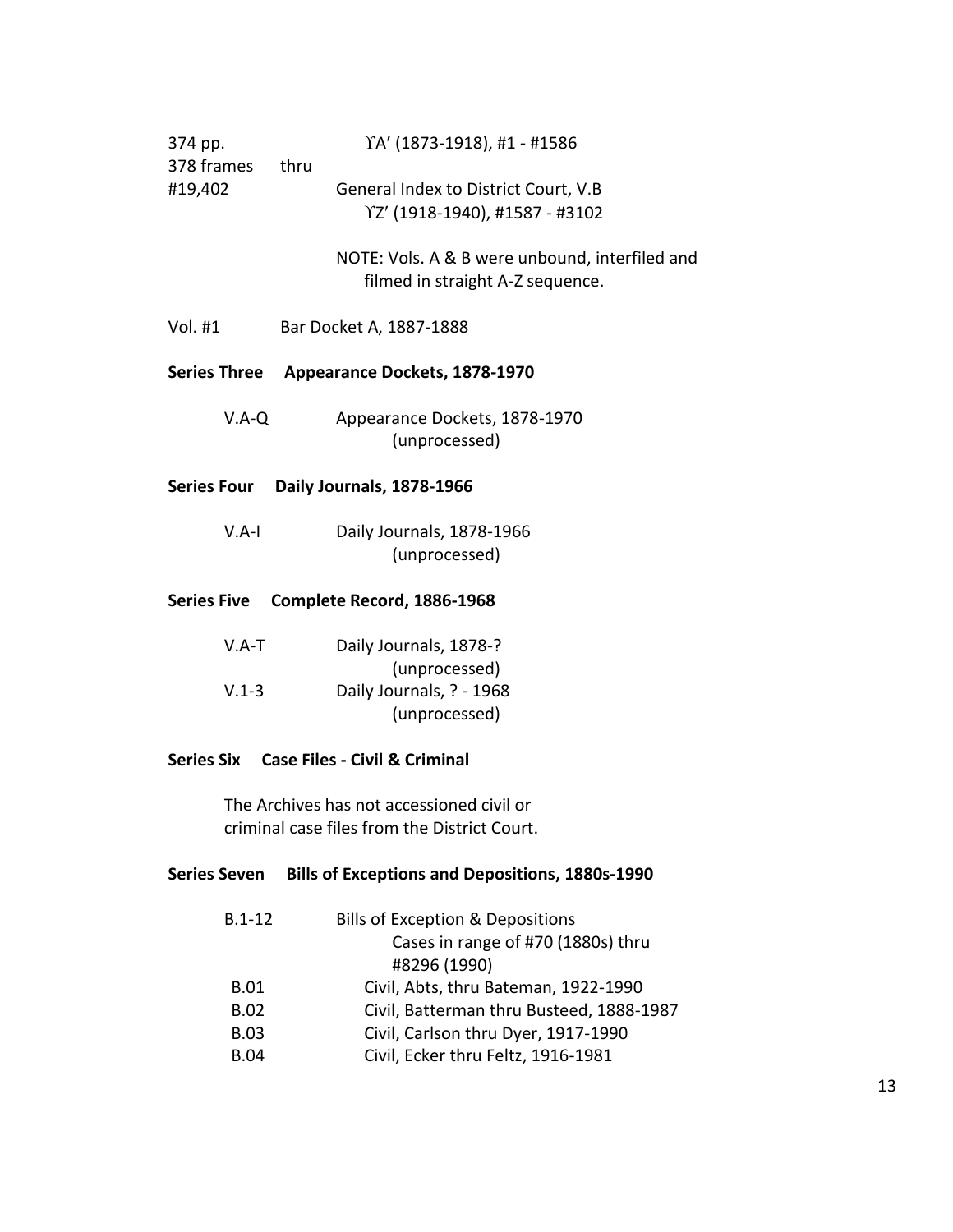| <b>B.05</b> | Civil, Fenske thru Goodman, 1920-1983         |
|-------------|-----------------------------------------------|
| <b>B.06</b> | Civil, Gregory thru H & B Development         |
|             | 1894-1980                                     |
| <b>B.07</b> | Civil, Hadder thru Hoover, 1916-1992          |
| <b>B.08</b> | Civil, Hulinsky thru Keyes, 1924-1988         |
| <b>B.09</b> | Civil, Keystone thru Kramer, R. 1922-1987     |
| <b>B.10</b> | Civil, Kramer, W. thru Krueger, 1942-1976     |
| <b>B.11</b> | Civil, Kuhlman thru Lee, 1966-1980            |
| <b>B.12</b> | Civil, Ledoit thru Mahan, 1945-1982           |
| <b>B.13</b> | Civil, Major thru McQueen, 1914-1985          |
| <b>B.14</b> | Civil, Meade thru Morrow, 1917-1990           |
| <b>B.15</b> | Civil, Morrow thru Nebr Nat'l Bank, 1922-1981 |
| <b>B.16</b> | Civil, Newcomb thru Peters, 1912-1982         |
| <b>B.17</b> | Civil, Peterson thru Powell, 1912-1976        |
| <b>B.18</b> | Civil, Pribyl thru Schroeder, 1921-1980       |
| <b>B.19</b> | Civil, Scully thru Softly, 1922-1990          |
| <b>B.20</b> | Civil, Southern thru State ex rel, 1968-1982  |
| <b>B.21</b> | Civil, Steadman thru Thompson, 1912-1986      |
| <b>B.22</b> | Civil, Thompson thru Walker, 1920-1987        |
| <b>B.23</b> | Civil, Walker thru Yale, 1915-1981            |
|             |                                               |
|             |                                               |

B.24-27 Criminal Case Files, 1924-1990

NOTE: Index available

## <span id="page-13-0"></span>**Series Eight Judgement & Execution Dockets**

The Judgement & Execution Dockets of Keith County remain at the county courthouse.

#### <span id="page-13-1"></span>**Series Nine Insanity Records, 1887-1964**

Access note: These records are confidential per Nebraska Revised Statute 71-961. Please contact our reference department for more information.

|     | V.A-B Insanity Record, 1887 - ? |
|-----|---------------------------------|
|     | (unprocessed)                   |
| V.1 | Insanity Record, ? - 1964       |
|     | (unprocessed)                   |

<span id="page-13-2"></span>**Series Ten State Tax Suit, 1905-1911**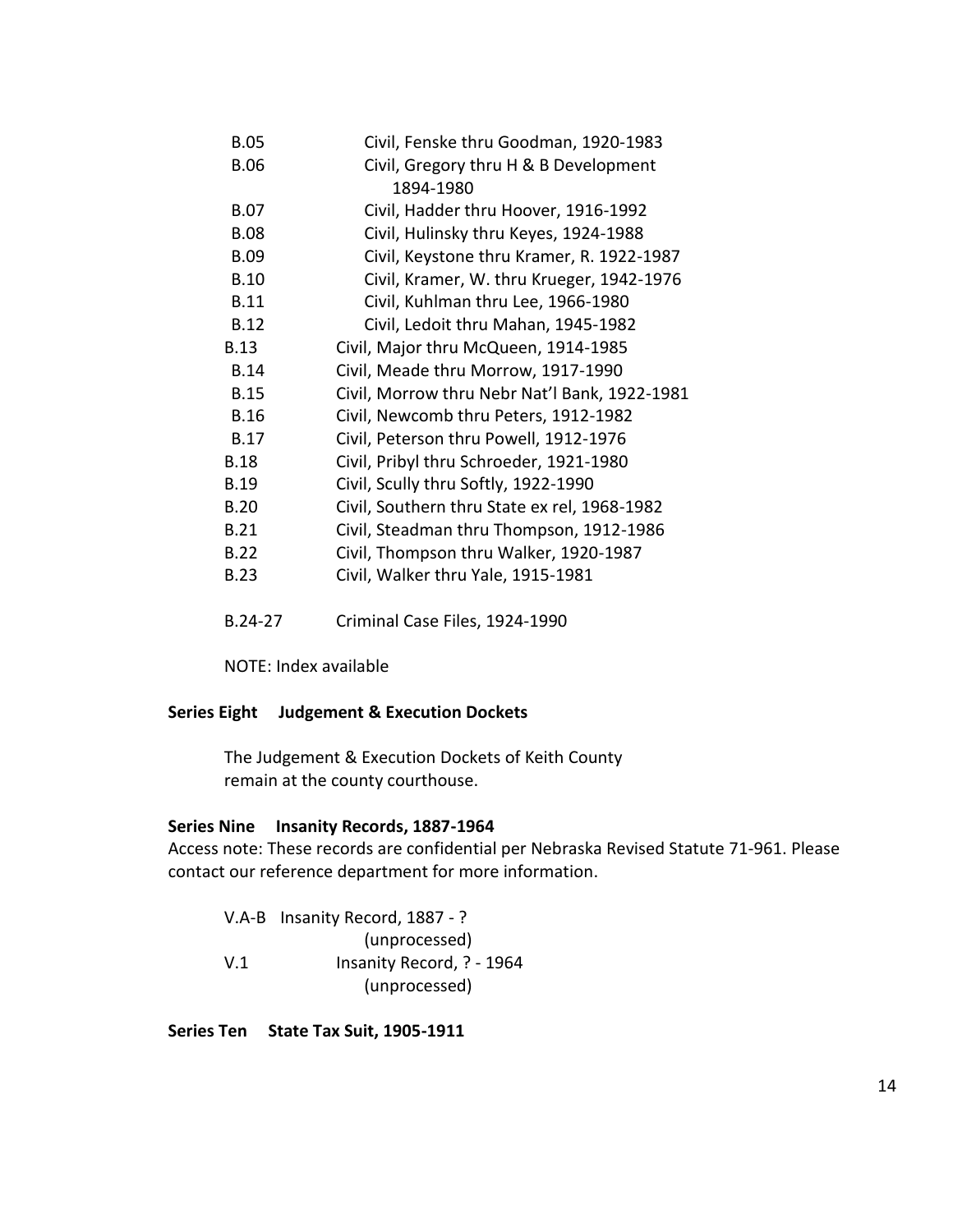# V.01 Confirmation Record, 1906

# <span id="page-14-0"></span>**Subgroup Eight Superintendent of Schools**

Note: No records of the county superintendent of schools have been accessioned into the archives, including the county school census.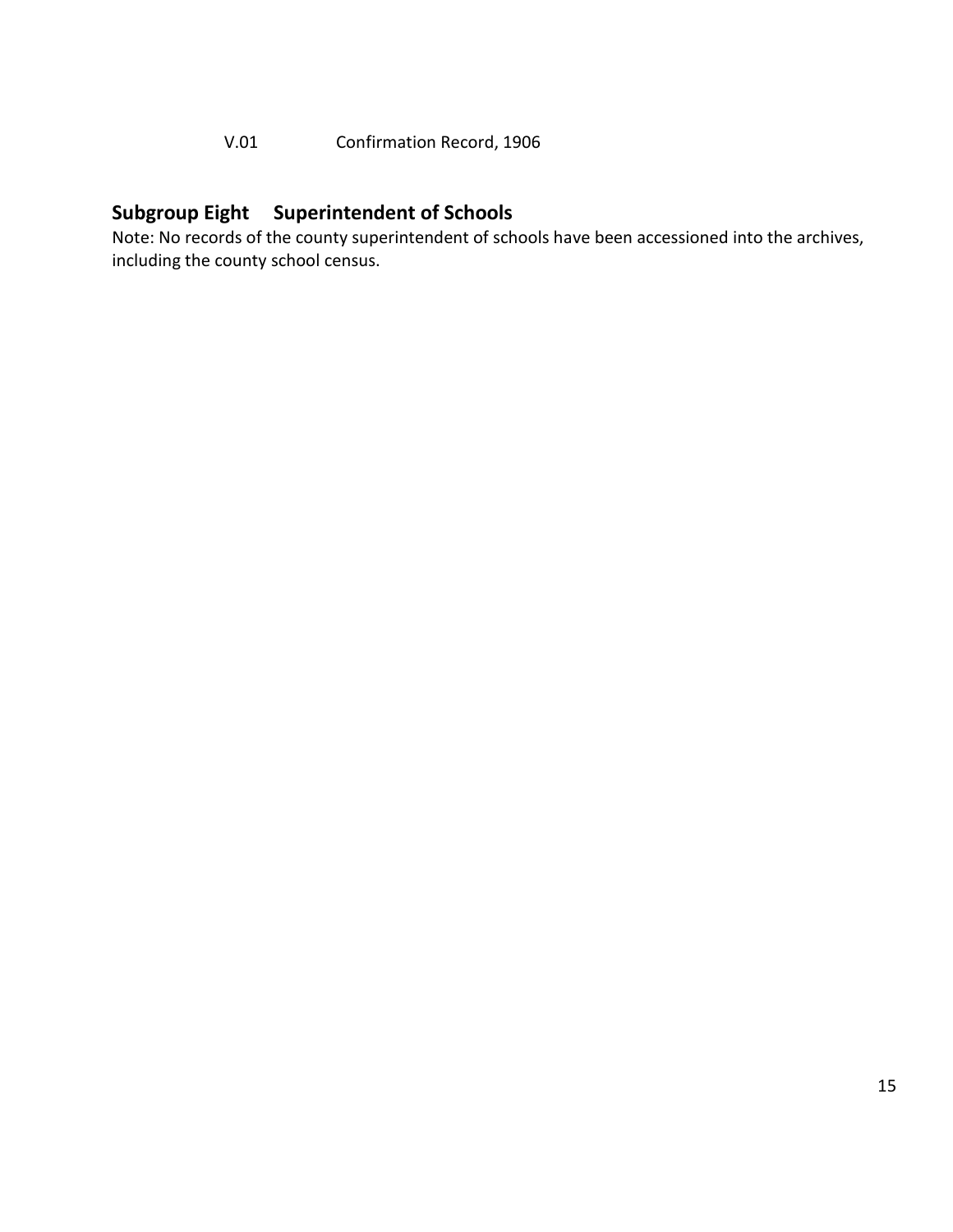# <span id="page-15-0"></span>**Subgroup Nine School District Records**

Access note: The records of School Dist. #27 were loaned to the Historical Society in 1977 by the superintendent of Ash Hollow State Park. There were microfilmed and returned to the lender. We retain the microfilm but not the original records. See [here](#page-11-3) for an inventory of the microfilm reels.

## <span id="page-15-1"></span>**Series One School District #27, 1887-1923**

| V.1 | Director's Record, 1887-1894              |
|-----|-------------------------------------------|
|     | Annual meeting minutes                    |
|     | Feb. 18, 1888 - June 29, 1891             |
|     | School Officers list, 1888-1893           |
|     | Dist. Board Meetings, 8/17/1889-6/17/1892 |
|     | Special Meeting, May 18, 1889 to          |
|     | discuss erection of school, p.43          |
|     | p.44 - special meeting Feb. 1, 1899       |
|     | Teachers contracts, Oct. 1888 - Jan. 1894 |
|     | Orders Drawn, 1887-1894                   |
|     | Annual Reports, 1889-1891                 |
|     | School Census, 1892-1894                  |
| V.2 | Director's Record, 1893-1900              |
|     | (targeted on microfilm, 1894-1899)        |
|     | Annual Meetings, 6/24/1894-6/26/1899      |
|     | School Officers list, 1893-1899           |
|     | Dist. Board Minutes, June 1895            |
|     | Special Meeting, 8/9/1899 to elect        |
|     | a new director                            |
|     | Teachers Contracts, 1895-1899             |
|     | Teachers list, 1895-1899                  |
|     | Expenses, July 1895 - June 1900           |
|     | Orders Drawn, 1893 - June 1900            |
|     | Annual Reports, 1894-1900                 |
| V.3 | Director's Record, 1900-1908              |
|     | Annual Meetings, 6/25/1900-6/29/1908      |
|     | School Officers list, 1900-1908           |
|     | Teachers Contracts, 1900-1903             |
|     | Expenses, 1900-1904                       |
| V.3 | Director's Record, 1900-1908 (cont)       |
|     | Orders Drawn, 1900-June 1908              |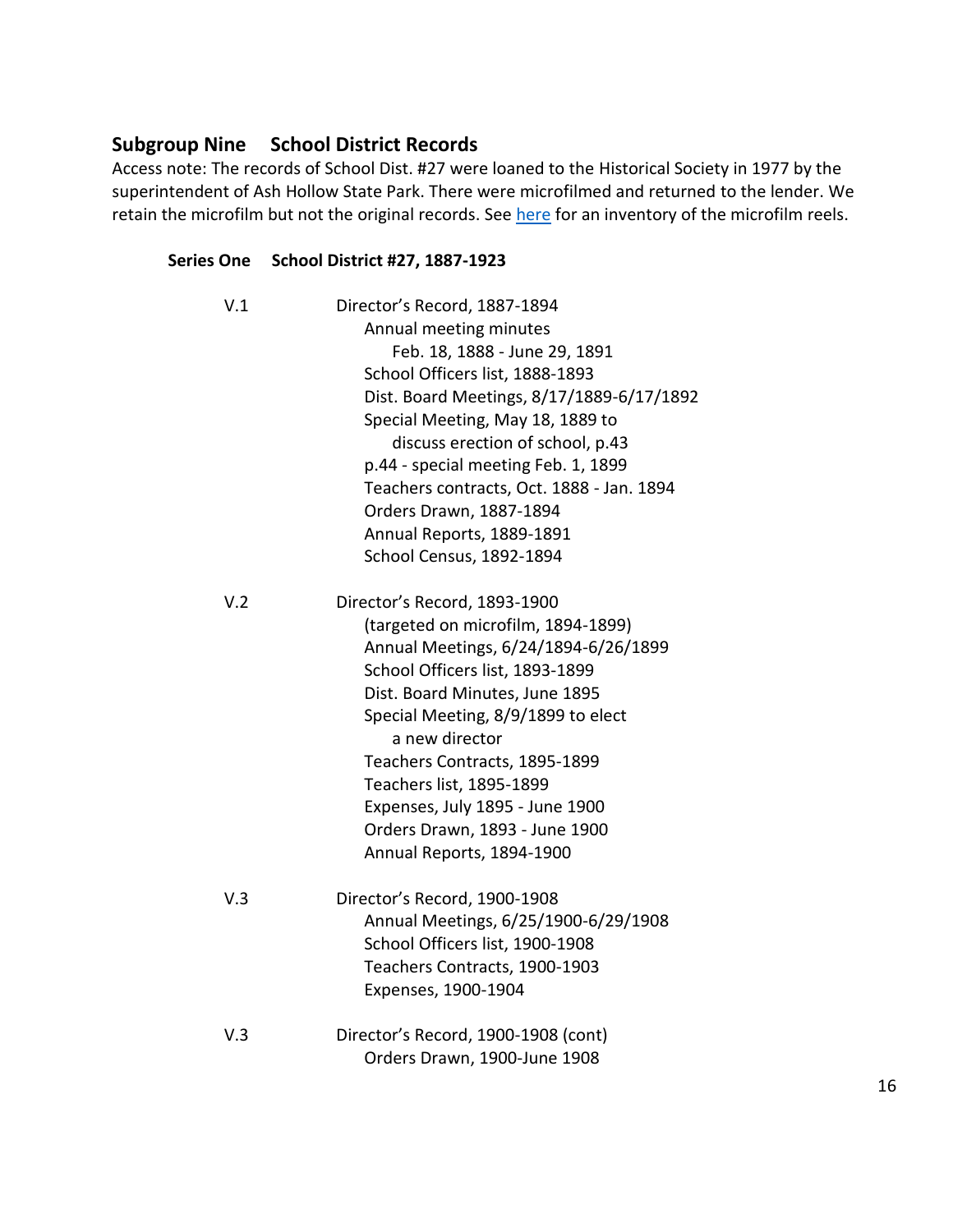# Annual Reports, 1901-1905

| V.4                                                       | Director's Record, 1909-1916<br>Annual Meetings, 6/28/1909-6/12/1916<br>School Officers list, 1909-1916<br>Teachers Contracts, 1908-1914<br>Teachers register, 1908-1915<br>Orders Drawn on Co. Treas., 1908-1916<br>Orders Drawn, 1908-June 1916<br>Annual Reports, 1909-1916 |
|-----------------------------------------------------------|--------------------------------------------------------------------------------------------------------------------------------------------------------------------------------------------------------------------------------------------------------------------------------|
| V.5                                                       | Director's Record, 1916-1923<br>(targeted on microfilm, 1917-1922)<br>Boundary description, June 10, 1916<br>Annual meetings, 6/11/1917-6/12/1922<br>School officers list, 1917-1922<br>Orders drawn on Co. Treas., 1920-1923                                                  |
| V.5                                                       | Director's Record, 1916-1923 (cont)<br>Orders drawn on Dist. Treas., 1917-1923<br>Annual Reports, 1917<br>Teachers contracts, 1916-1918                                                                                                                                        |
| Series One<br>Roll #1<br>357 pp.<br>182 frames<br>#16,861 | <b>School District #27 Microfilm Record</b><br>School District Director's Record, Vol. #1<br>Record of Annual Meetings, June 1909-June 1916<br>thru<br>School District Director's Record, Vol. #5                                                                              |
|                                                           | Teachers contracts, 1916-1918<br>NOTE: For order of filming, see next page                                                                                                                                                                                                     |
| Roll #1                                                   | School Dist. #27 records<br><b>ORDER OF FILMING:</b><br>Record #2 begins at frame #042<br>Record #3 begins at frame #084<br>Record #4 begins at frame #120<br>Record #5 begins at frame #160                                                                                   |

<span id="page-16-0"></span>End of Inventory DDS/cat 4/27/1977 PMC/WP6.1 3/20/1998